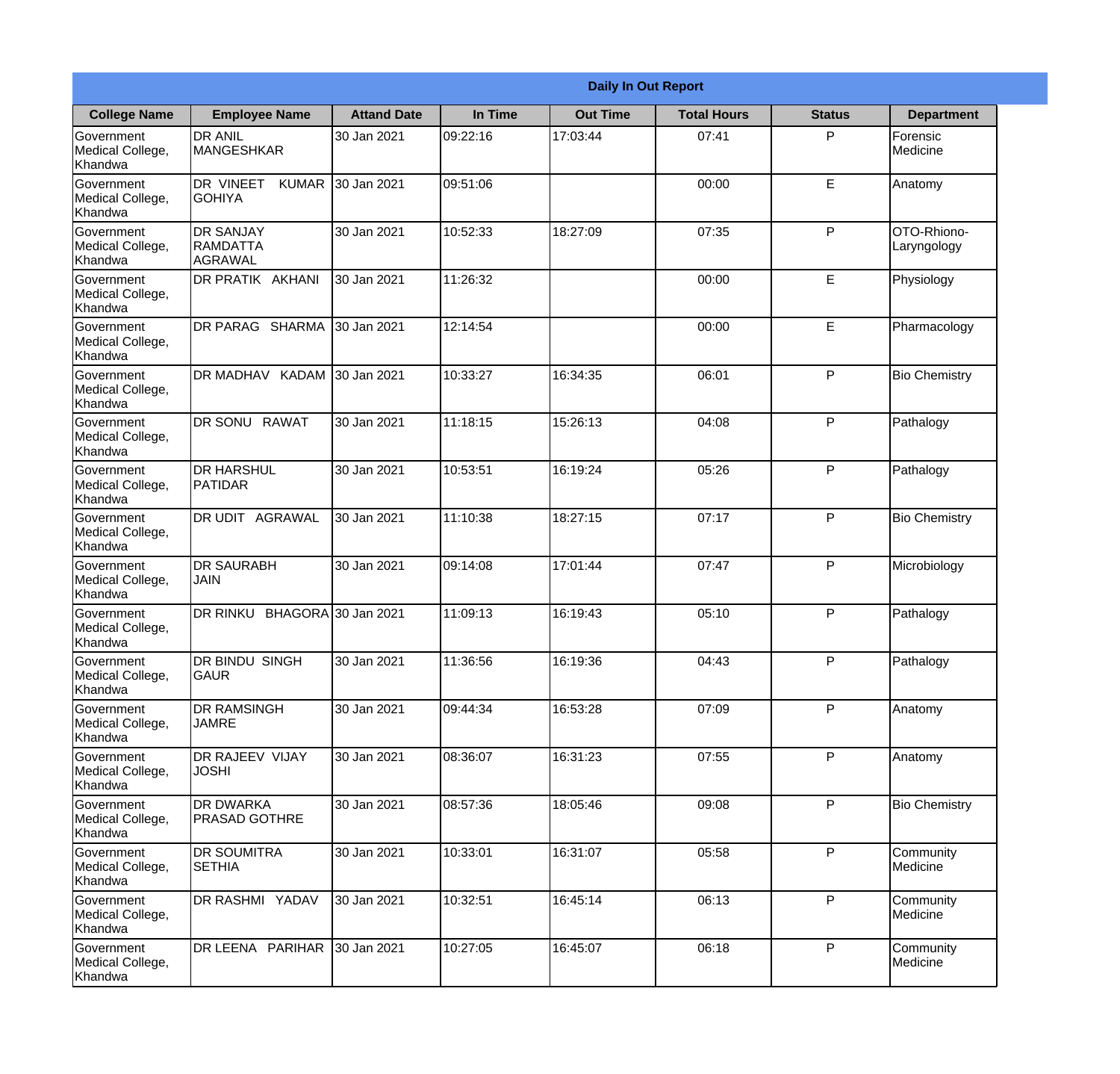| <b>Designation</b>                  | <b>Category</b>     |
|-------------------------------------|---------------------|
| Assistant Professor   Para Clinical |                     |
| Professor                           | <b>Non Clinical</b> |
| Professor                           | Clinical            |
| Assistant Professor                 | Non Clinical        |
| Professor                           | Para Clinical       |
| <b>Assistant Professor</b>          | Non Clinical        |
| Demonstrator/Tutor   Para Clinical  |                     |
| Assistant Professor   Para Clinical |                     |
| Associate Professor Non Clinical    |                     |
| Associate Professor   Para Clinical |                     |
| Assistant Professor   Para Clinical |                     |
| Associate Professor Para Clinical   |                     |
| Demonstrator/Tutor   Non Clinical   |                     |
| Assistant Professor Non Clinical    |                     |
| Demonstrator/Tutor   Non Clinical   |                     |
| <b>Assistant Professor</b>          | Para Clinical       |
| <b>Assistant Professor</b>          | Para Clinical       |
| Assistant Professor                 | Para Clinical       |

## **Daily In Out Report**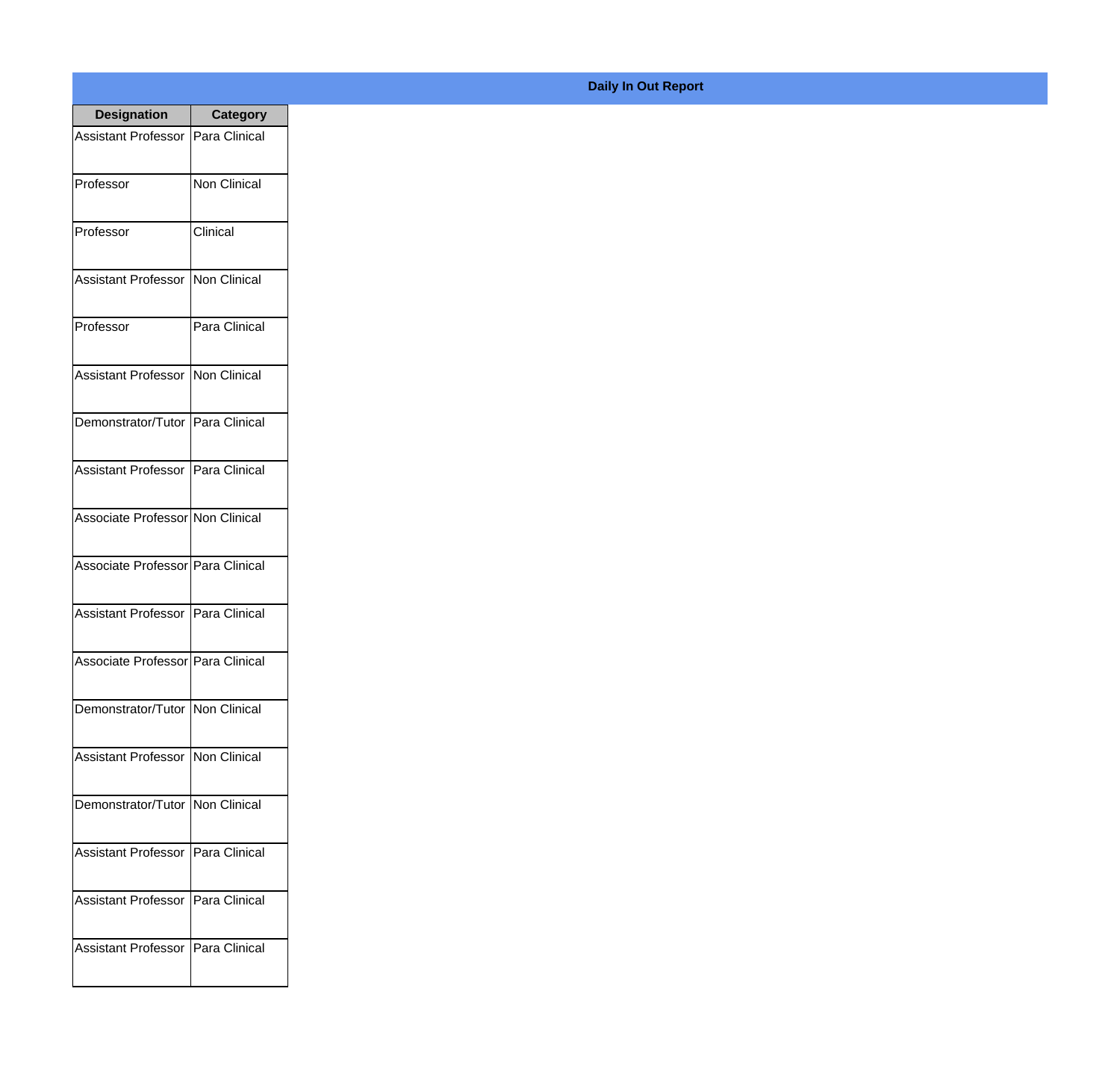|                                                         |                                                       |             |          |          | <b>Daily In Out Report</b> |              |                                           |
|---------------------------------------------------------|-------------------------------------------------------|-------------|----------|----------|----------------------------|--------------|-------------------------------------------|
| Government<br>Medical College,<br>Khandwa               | <b>MR PIYUSH KUMAR</b><br><b>MISHRA</b>               | 30 Jan 2021 | 18:57:08 |          | 00:00                      | E            | Community<br>Medicine                     |
| <b>Government</b><br>Medical College,<br>Khandwa        | DR SACHIN PARMAR 30 Jan 2021                          |             | 11:20:33 |          | 00:00                      | E            | Community<br>Medicine                     |
| <b>Government</b><br>Medical College,<br>Khandwa        | <b>DR DURGESH</b><br>SONARE                           | 30 Jan 2021 | 10:25:25 |          | 00:00                      | E            | Dermatology, Ven<br>ereology &<br>Leprosy |
| <b>Government</b><br>Medical College,<br>Khandwa        | <b>DR MANOJ BALKE</b>                                 | 30 Jan 2021 | 09:28:08 | 15:40:02 | 06:12                      | P            | Ophthalmology                             |
| Government<br>Medical College,<br>Khandwa               | <b>DR GARIMA</b><br><b>AGRAWAL</b><br><b>VARSHNEY</b> | 30 Jan 2021 | 10:06:02 |          | 00:00                      | E            | Paediatrics                               |
| <b>Government</b><br>Medical College,<br><b>Khandwa</b> | <b>DR SIDDHARTH</b><br><b>BANODE</b>                  | 30 Jan 2021 | 09:34:24 | 16:33:43 | 06:59                      | P            | Pharmacology                              |
| Government<br>Medical College,<br>Khandwa               | <b>DR PRIYA KAPOOR</b><br>KAPOOR                      | 30 Jan 2021 | 10:21:06 | 16:02:04 | 05:41                      | P            | Pathalogy                                 |
| Government<br>Medical College,<br>Khandwa               | <b>DR SAPNA</b><br><b>MAHESHRAM</b>                   | 30 Jan 2021 | 11:25:42 | 16:34:22 | 05:09                      | P            | Community<br>Medicine                     |
| Government<br>Medical College,<br>Khandwa               | <b>DR SEEMA</b><br><b>SUDHAKARRAO</b><br>SUTAY        | 30 Jan 2021 | 11:02:19 | 16:39:26 | 05:37                      | $\mathsf{P}$ | Forensic<br>Medicine                      |
| <b>Government</b><br>Medical College,<br>Khandwa        | <b>DR AJAY</b><br>NARWARIYA                           | 30 Jan 2021 | 10:33:34 |          | 00:00                      | E            | Microbiology                              |
| <b>Government</b><br>Medical College,<br>Khandwa        | <b>DR NISHA</b><br><b>KAITHWAS</b>                    | 30 Jan 2021 | 10:29:47 | 14:07:45 | 03:38                      | P            | Psychiatry                                |
| Government<br>Medical College,<br>Khandwa               | <b>DR NISHA</b><br><b>KAITHWAS</b>                    | 30 Jan 2021 | 14:38:21 |          | 03:38                      | P            | Psychiatry                                |
| <b>Government</b><br>Medical College,<br>Khandwa        | <b>DR ANANT</b><br><b>TUKARAM PAWAR</b>               | 30 Jan 2021 | 18:56:54 |          | 00:00                      | E            | Community<br>Medicine                     |
| Government<br>Medical College,<br>Khandwa               | DR SHAIKH M.KHALIQ 30 Jan 2021                        |             | 11:04:04 |          | 00:00                      | E            | <b>Bio Chemistry</b>                      |
| Government<br>Medical College,<br>Khandwa               | <b>DR RAJU</b>                                        | 30 Jan 2021 | 09:45:01 | 16:59:59 | 07:14                      | P            | Forensic<br>Medicine                      |
| Government<br>Medical College,<br>Khandwa               | DR AJAY GANGJI                                        | 30 Jan 2021 | 12:14:46 |          | 00:00                      | E.           | <b>General Surgery</b>                    |
| Government<br>Medical College,<br>Khandwa               | <b>DR SITARAM</b><br><b>SOLANKI</b>                   | 30 Jan 2021 | 09:33:16 | 17:58:19 | 08:25                      | P            | Forensic<br>Medicine                      |
| Government<br>Medical College,<br>Khandwa               | <b>DR RANJEET</b><br><b>BADOLE</b>                    | 30 Jan 2021 | 10:19:32 |          | 00:00                      | E            | <b>General Medicine</b>                   |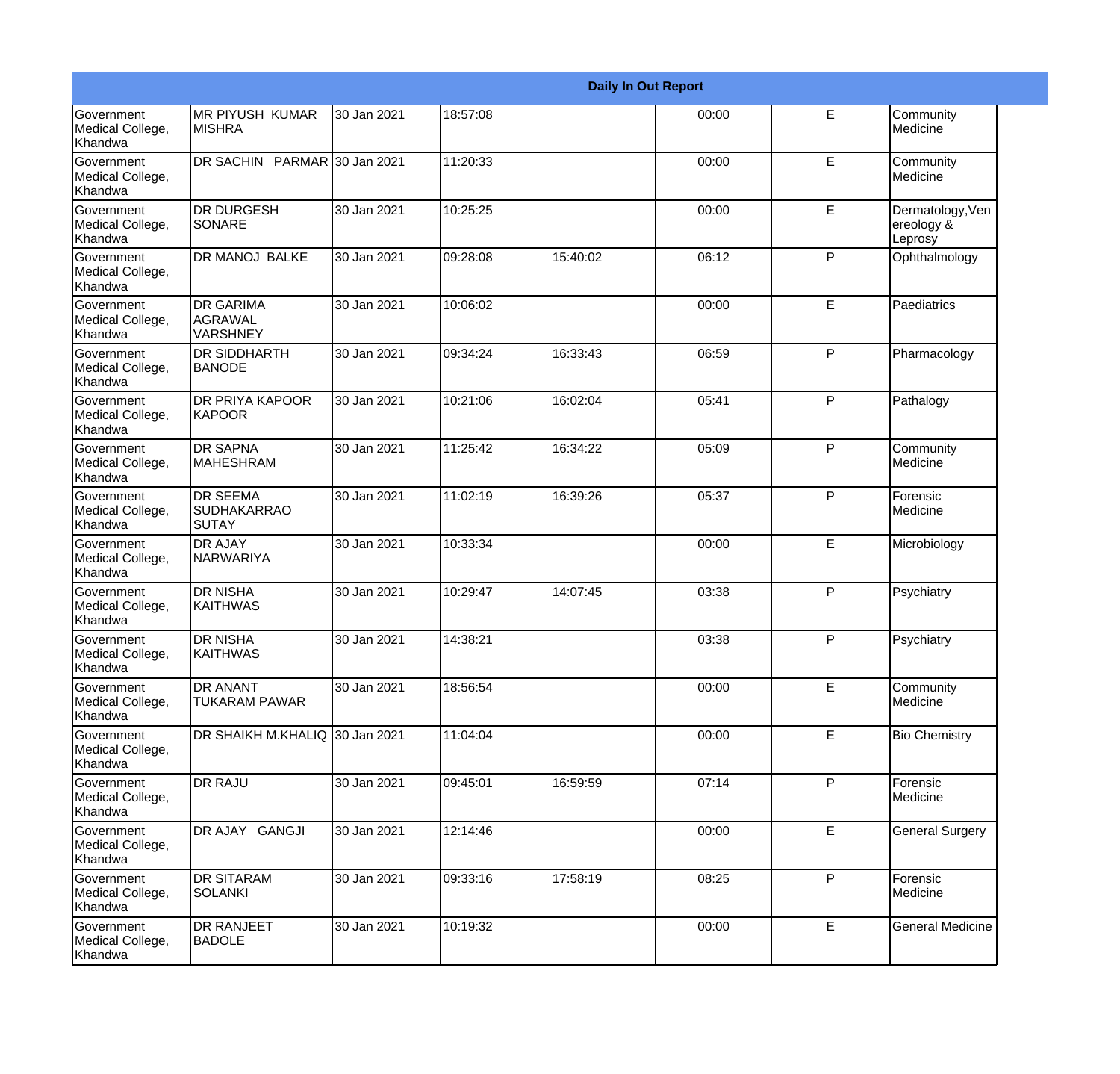| Statistician                      | Para Clinical |
|-----------------------------------|---------------|
| Assistant Professor Para Clinical |               |
| Assistant Professor Clinical      |               |
| Assistant Professor Clinical      |               |
| Associate Professor Clinical      |               |
| Associate Professor Para Clinical |               |
| Demonstrator/Tutor Para Clinical  |               |
| Associate Professor Para Clinical |               |
| Professor                         | Para Clinical |
| Demonstrator/Tutor Para Clinical  |               |
| Assistant Professor Clinical      |               |
| Assistant Professor Clinical      |               |
| Professor                         | Para Clinical |
| Professor                         | Non Clinical  |
| Demonstrator/Tutor Para Clinical  |               |
| Professor                         | Clinical      |
| Demonstrator/Tutor Para Clinical  |               |
| Assistant Professor               | Clinical      |
|                                   |               |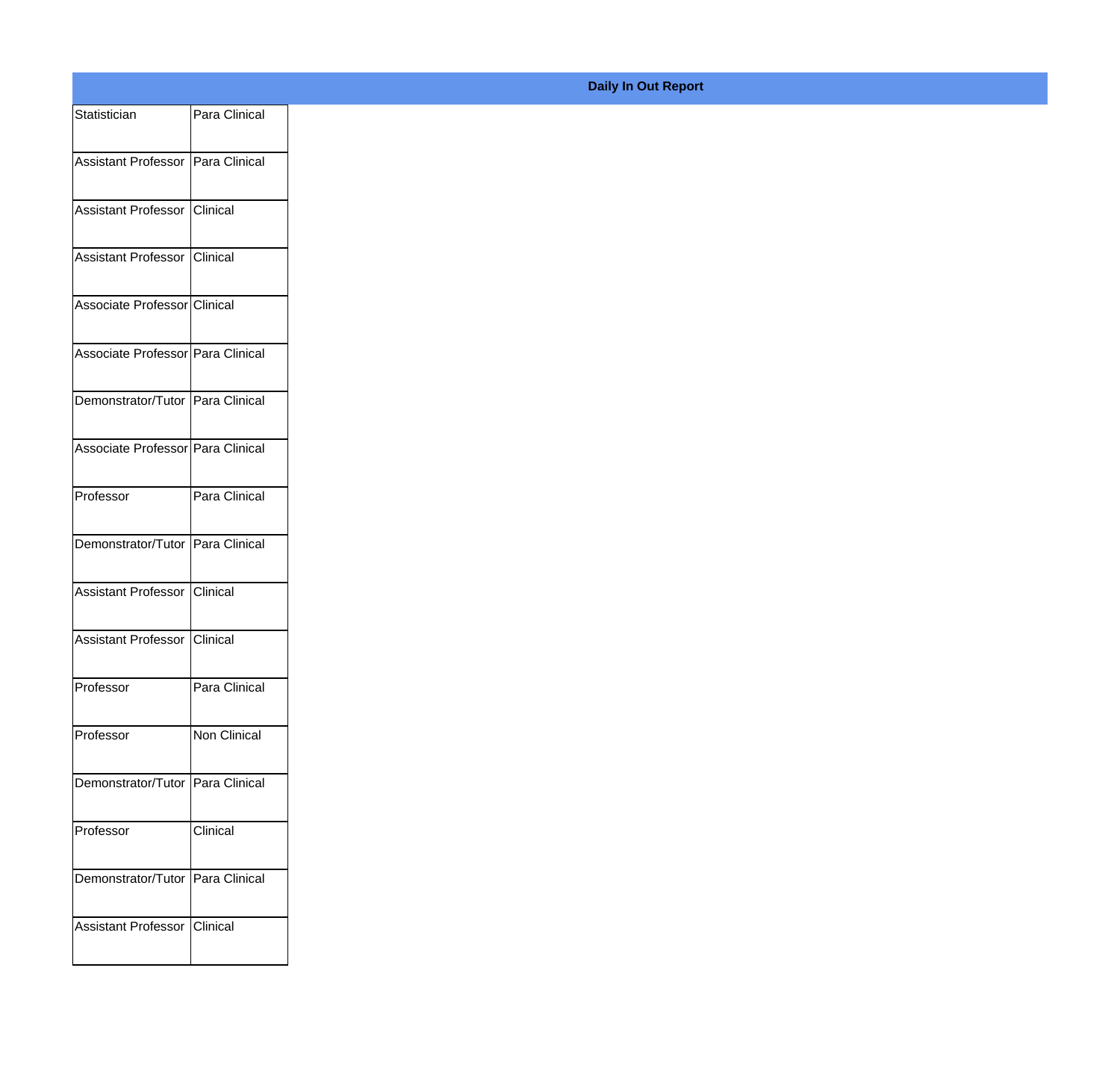|                                                  |                                                       |             |          |          | <b>Daily In Out Report</b> |    |                            |
|--------------------------------------------------|-------------------------------------------------------|-------------|----------|----------|----------------------------|----|----------------------------|
| Government<br>Medical College,<br>Khandwa        | <b>DR ASHOK</b><br><b>BHAUSAHEB NAJAN</b>             | 30 Jan 2021 | 16:53:20 |          | 00:00                      | E  | Forensic<br>Medicine       |
| Government<br>Medical College,<br>Khandwa        | <b>DR NITESHKUMAR</b><br>KISHORILAL<br><b>RATHORE</b> | 30 Jan 2021 | 11:09:32 |          | 00:00                      | E  | Pharmacology               |
| <b>Government</b><br>Medical College,<br>Khandwa | <b>DR PRIYESH</b><br><b>MARSKOLE</b>                  | 30 Jan 2021 | 10:06:33 | 16:30:54 | 06:24                      | P  | Community<br>Medicine      |
| Government<br>Medical College,<br>Khandwa        | <b>DR SANGEETA</b><br><b>CHINCHOLE</b>                | 30 Jan 2021 | 10:46:09 |          | 00:00                      | E  | Physiology                 |
| Government<br>Medical College,<br>Khandwa        | DR NEERAJ KUMAR                                       | 30 Jan 2021 | 15:08:19 |          | 00:00                      | E  | Dentisry                   |
| Government<br>Medical College,<br>Khandwa        | DR VIJAY NAYAK                                        | 30 Jan 2021 | 10:42:06 | 16:53:03 | 06:11                      | P  | Anatomy                    |
| Government<br>Medical College,<br>Khandwa        | DR SUNIL BAJOLIYA                                     | 30 Jan 2021 | 18:57:01 |          | 00:00                      | E  | OTO-Rhiono-<br>Laryngology |
| Government<br>Medical College,<br>Khandwa        | DR NANDINI DIXIT                                      | 30 Jan 2021 | 11:39:54 |          | 00:00                      | E  | Paediatrics                |
| Government<br>Medical College,<br>Khandwa        | <b>DR SATISH</b><br><b>CHANDEL</b>                    | 30 Jan 2021 | 09:13:02 |          | 00:00                      | E  | Pharmacology               |
| Government<br>Medical College,<br>Khandwa        | <b>DR JITENDRA</b><br><b>AHIRWAR</b>                  | 30 Jan 2021 | 09:43:04 | 17:00:14 | 07:17                      | P  | Pathalogy                  |
| Government<br>Medical College,<br>Khandwa        | <b>DR JITENDRA</b><br><b>AHIRWAR</b>                  | 30 Jan 2021 | 18:07:59 |          | 07:17                      | P  | Pathalogy                  |
| Government<br>Medical College,<br>Khandwa        | <b>DR MUKTESHWARI</b><br><b>GUPTA</b>                 | 30 Jan 2021 | 11:45:44 | 16:55:58 | 05:10                      | P  | Pharmacology               |
| Government<br>Medical College,<br>Khandwa        | DR PURTI AGARWAL<br><b>SAINI</b>                      | 30 Jan 2021 | 10:38:05 | 16:18:57 | 05:40                      | P  | Pathalogy                  |
| Government<br>Medical College,<br>Khandwa        | DR YASHPAL RAY                                        | 30 Jan 2021 | 12:46:37 |          | 00:00                      | E. | Anatomy                    |
| Government<br>Medical College,<br>Khandwa        | <b>DR DEEPIKA</b><br>PANWAR                           | 30 Jan 2021 | 10:52:26 |          | 00:00                      | E  | <b>Bio Chemistry</b>       |
| Government<br>Medical College,<br>Khandwa        | <b>DR VISHAL</b><br><b>KUMAR</b><br><b>THAKRE</b>     | 30 Jan 2021 | 09:58:49 | 18:12:23 | 08:14                      | P  | Physiology                 |
| Government<br>Medical College,<br>Khandwa        | MOHIT GARG                                            | 30 Jan 2021 | 11:22:01 |          | 00:00                      | E. | <b>General Medicine</b>    |